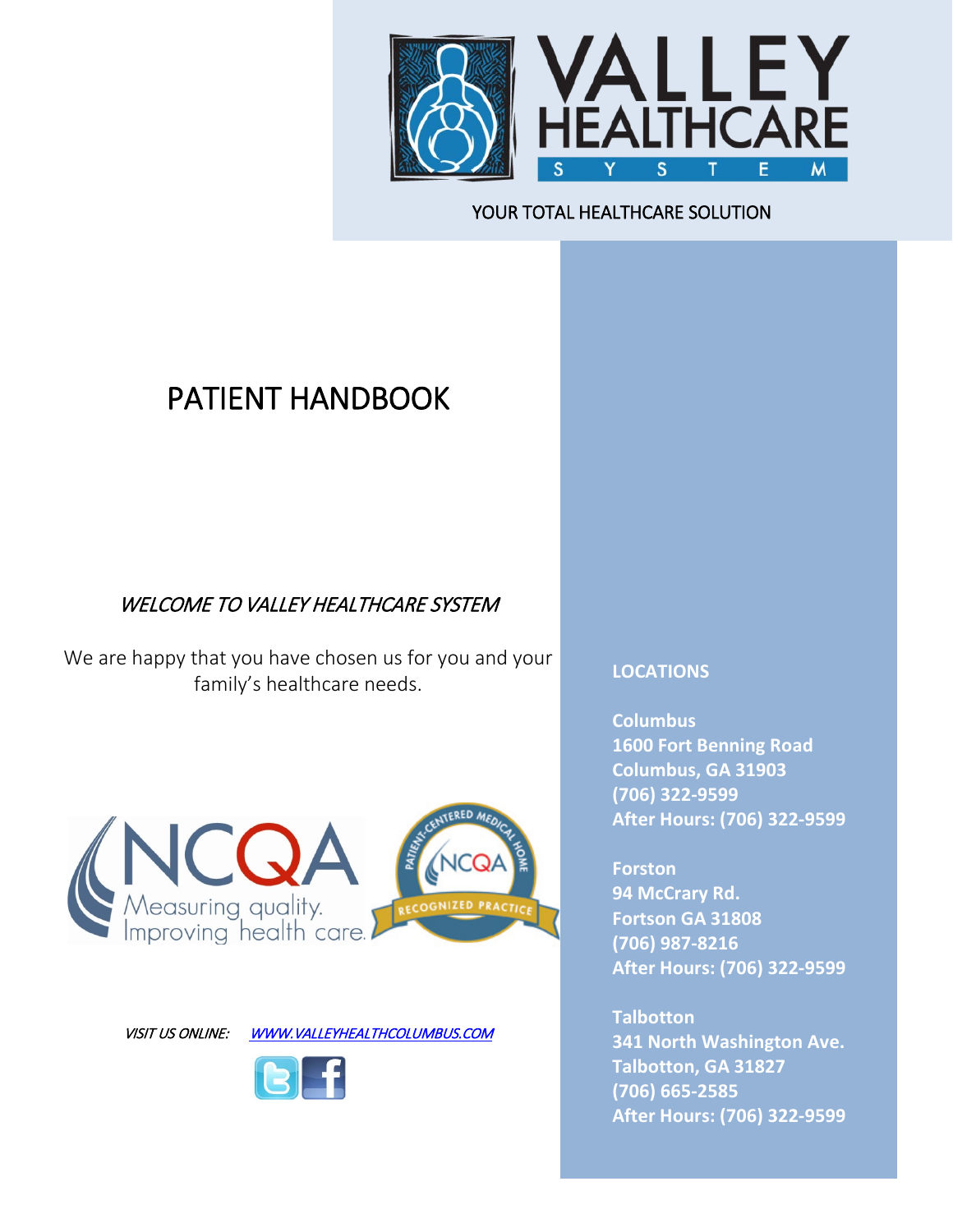# **TABLE OF CONTENTS**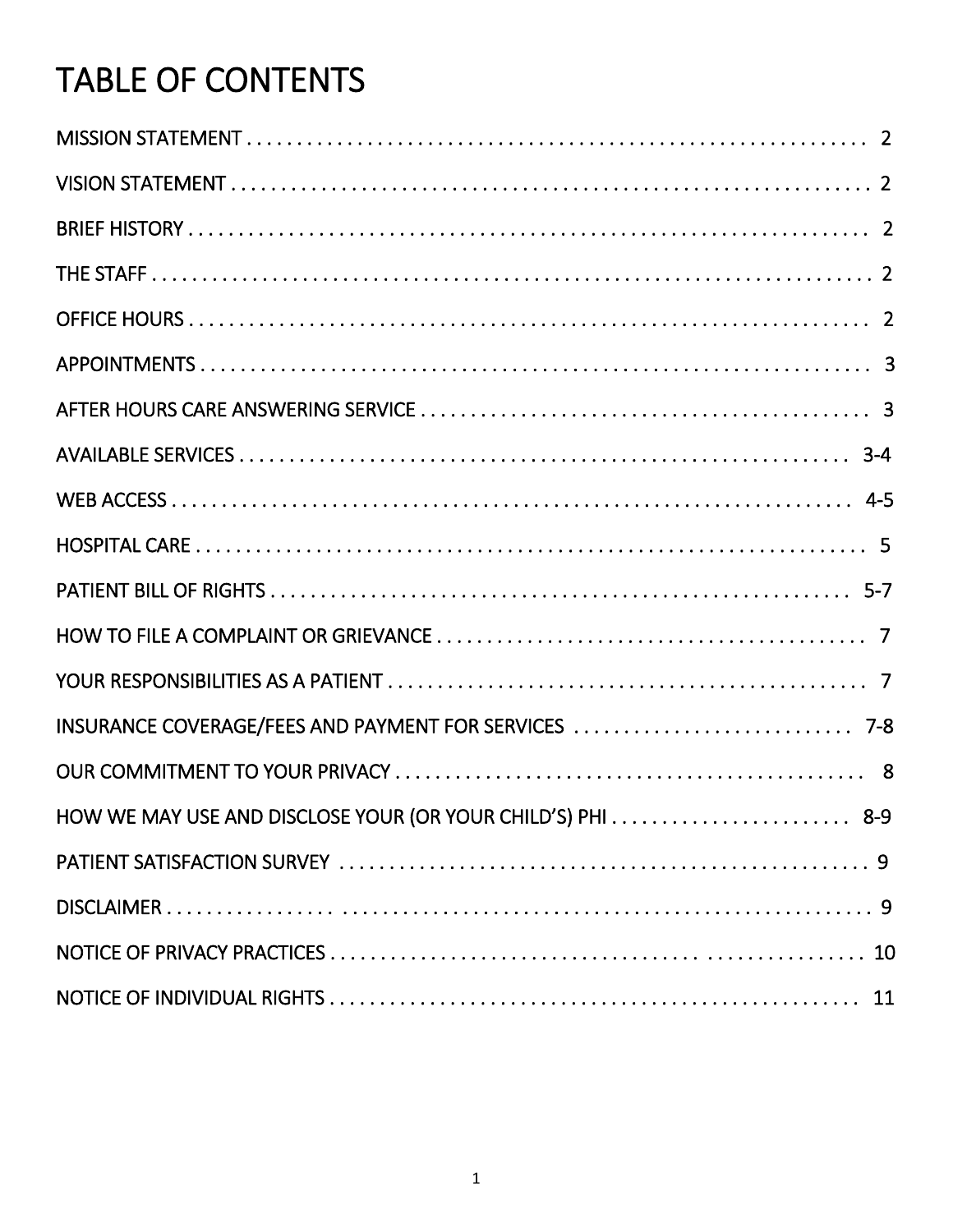#### MISSION STATEMENT

Our goal is to provide comprehensive primary healthcare, selected specialties and referral services to the population of the Chattahoochee Valley area regardless of circumstances. Through this mission the Center will: minimize barriers to access; increase patient awareness and treatment compliance; provide prevention education, patient support and research programs; educate the public on health care issues; ensure operational effectiveness and financial viability; develop integrated services networks with other provider organizations; facilitate community participation in the health care planning process and; contribute directly to the economic growth and stability of the local area.

#### VISION STATEMENT

Valley Healthcare Systems' vision is to be the superior multi-specialty primary health care organization utilizing an outstanding realm of health care professionals and support personnel by delivering accessible, affordable, cost effective and prompt customer service.

#### BRIEF HISTORY

Valley Healthcare System, formerly known as Community Health Centers of South Columbus opened its doors in August 1994. This name change is reflective of the growth in our size and the services that we provide to the community. We began as a small service within the Baker Village Community of the South Columbus area. Today, we provide Family Medicine, Pediatrics, Dental, Behavioral Health, Outreach, OB/GYN, Laboratory, Vision (Ophthalmology/Optometry) and Pharmacy Services to residents of the Chattahoochee Valley and beyond.

#### THE STAFF

Board-Certified Family Practice , OB-GYN and Pediatric Physicians, Family Nurse Practitioners and Physician Assistants, Licensed Family Care Dentists, Ophthalmogist, Clinical Psychologist and Clinical Social Workers staff the centers. A PharmD is in the pharmacy. Staff is also available to translate in Spanish.

# OFFICE HOURS

#### COLUMBUS:

All Departments Monday-Friday 8:30AM-5:30PM Pharmacy Closes from 1:00PM-2:00PM

Extended Hours Tuesday & Thursday Medical, Pediatrics, & Pharmacy open until 8:30PM

Saturday Hours  $(2^{nd}$  and  $4^{th}$ ) for Medical and Vision Medical 8:00AM- 1:00PM

Wednesday & Thursday 8:30AM-5:30PM Monday & Tuesday 8:30AM-5:30PM

FORTSON: TALBOTTON:

Family Practice Family Practice & Dental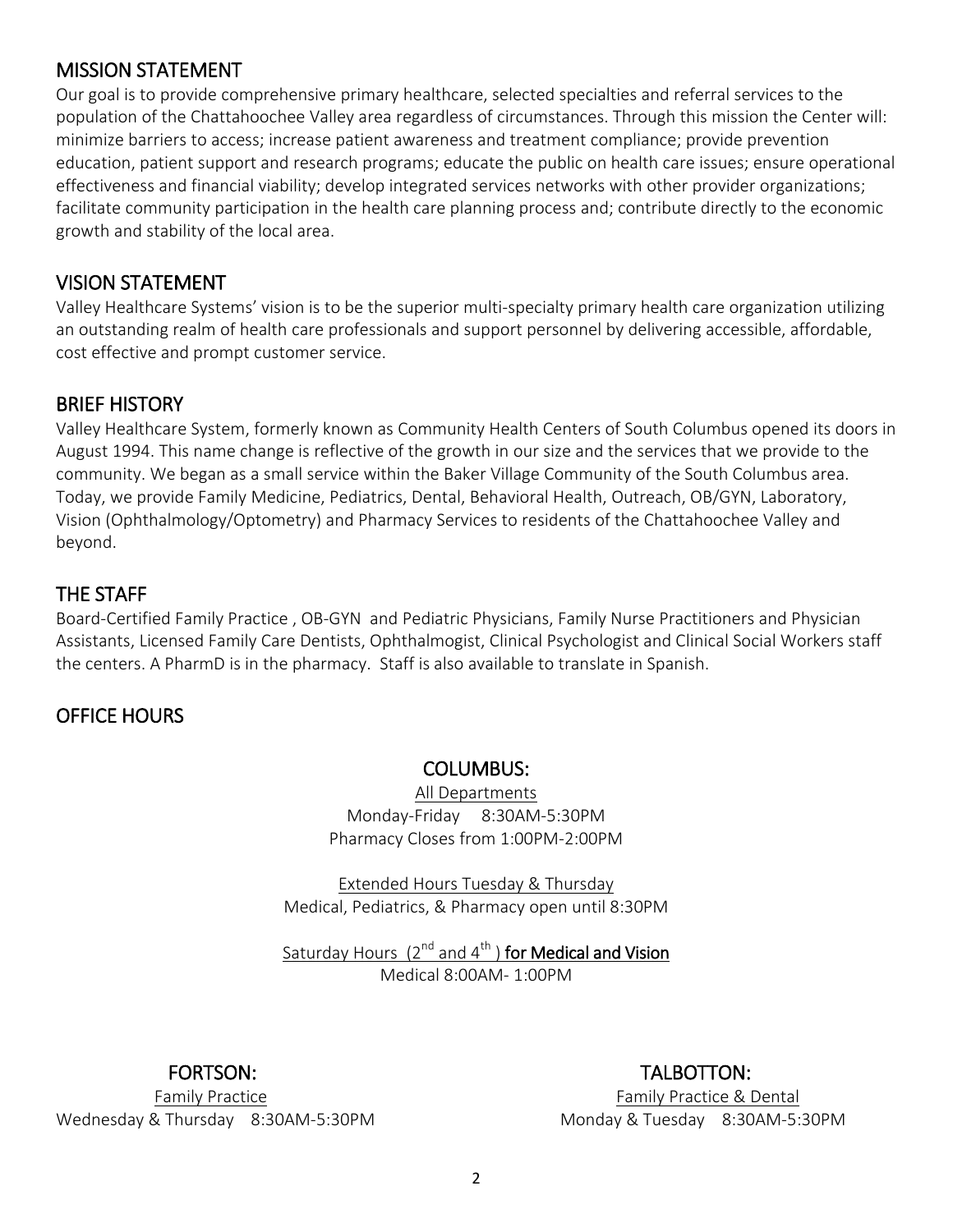# APPOINTMENTS

We encourage patients to schedule appointments in advance of the same day. To schedule an appointment please call our main number: (706) 322-9599.

To assist you in keeping appointments we have implemented a reminder system: You will receive an appointment reminder via our electronic messaging system 48 hours prior to your scheduled appointment. Please make sure we always have a current phone number to reach you. If we are unable to reach you, your appointment may be subject to being rescheduled. If you are more than 5 minutes late to your scheduled appointment, your appointment will be subject to being bumped or rescheduled.

# AFTER HOURS CARE ANSWERING SERVICE

In the event you need to speak with a provider (physician, Nurse Practitioner, Physician Assistant or Nurse) after regular office hours, call our primary number at 706-322-9599. The answering service will contact the provider on call, and your call will be returned within 30 minutes. If you have an emergency situation, call 911 or go to the nearest Emergency Room immediately. Patients should not call the answering service after hours for medication refills.

#### AVAILABLE SERVICES

#### Women's Health

- $\checkmark$  GYN Exams, and Pap smears
- $\checkmark$  STD Testing and Treatment
- $\checkmark$  Breast Exams
- $\checkmark$  Pregnancy Testing and Counseling
- $\checkmark$  Prenatal Case Management Services
- $\checkmark$  Right From Start Medicaid
- $\checkmark$  Family Planning
- $\checkmark$  OB Services

#### Pediatric

- $\checkmark$  Well-child and school exams
- $\checkmark$  Hearing and vision screenings
- $\checkmark$  Infant, child & adolescent health care
- $\checkmark$  Immunizations
- $\checkmark$  Dental screening and treatment
- $\checkmark$  Sports Physicals

#### Family Practice

- $\checkmark$  Family Practice Medicine
- $\checkmark$  Primary Medical Health Care & Behavioral Health Care Integration Project
- $\checkmark$  Annual Physical, Work Physicals
- $\checkmark$  Diabetes, hypertension maintenance & counseling
- $\checkmark$  STD Testing and Treatment
- $\checkmark$  Family Planning

#### Dental

- $\checkmark$  Initial Examinations
- $\checkmark$  X-rays
- $\checkmark$  Cleaning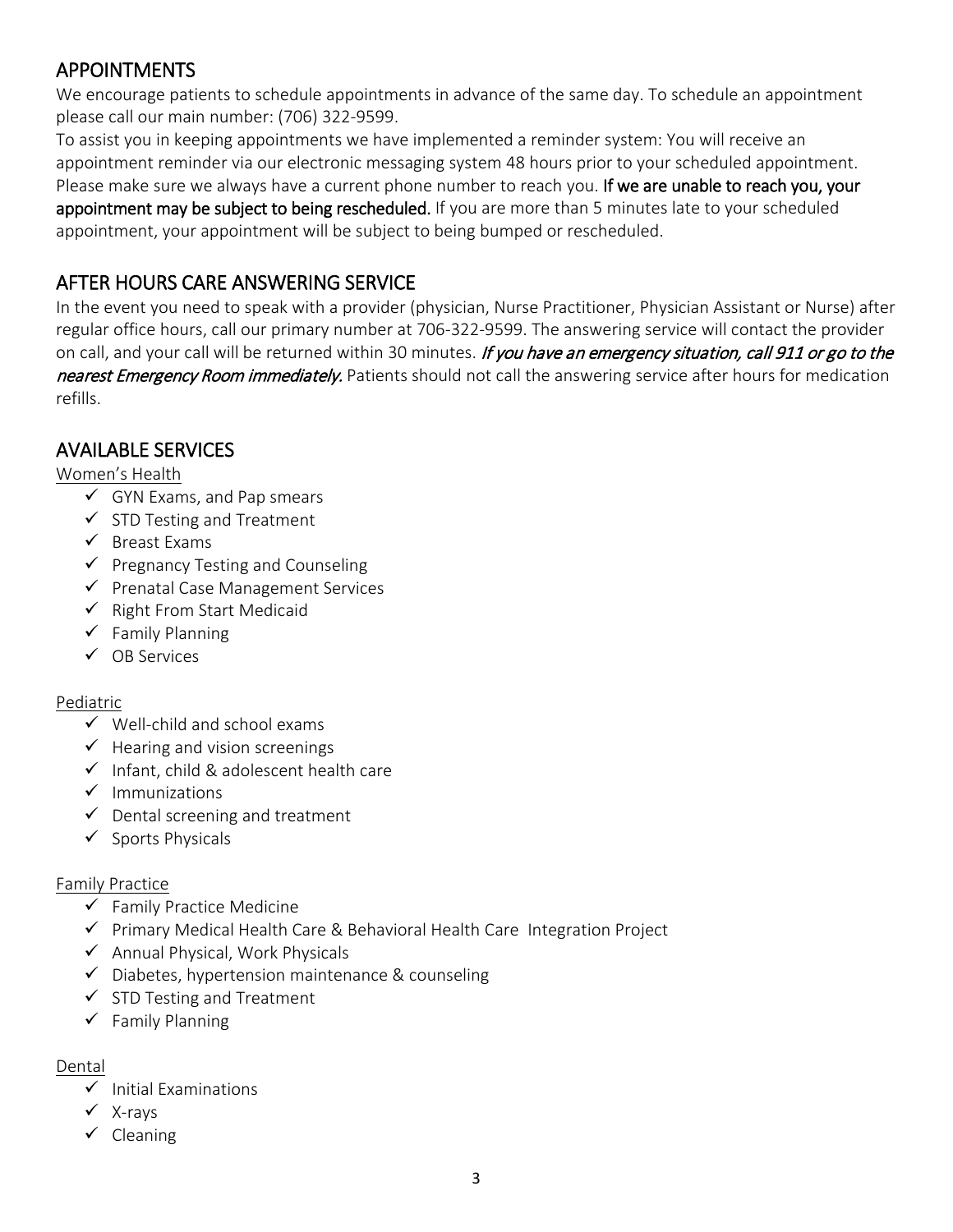- $\checkmark$  Screenings
- $\checkmark$  Fillings
- $\checkmark$  Root Canals
- $\checkmark$  Extractions
- $\checkmark$  Partials
- $\checkmark$  Dentures
- $\checkmark$  Sealants

#### Behavioral Health

- $\checkmark$  Individual, Couples, Group and Family Therapy
- $\checkmark$  Grief Counseling
- $\checkmark$  Tele-psychiatry
- $\checkmark$  AIMS/OUD
- $\checkmark$  Case Management

#### Vision

- $\checkmark$  Comprehensive Eye Exams
- $\checkmark$  Pediatric Eye Exams
- $\checkmark$  Diabetic Eye Exam
- $\checkmark$  Glaucoma Screening and Testing

#### Pharmacy

- $\checkmark$  Prescriptions available at a discount rate through Valley Health Care
- $\checkmark$  Medication Counseling
- $\checkmark$  Assistance with (PAM) medication programs available through Pharmaceutical Co.
- \*\* All refills for PAM medications must be ordered 30 days in advance

#### Laboratory

- $\checkmark$  Diagnostic testing and screens
- $\checkmark$  Test Results

#### Out Reach

- $\checkmark$  Spanish translation
- $\checkmark$  Transportation Assistance
- $\checkmark$  On-line Renewal Medicaid/Food Stamp
- $\checkmark$  Children's Medicaid Application
- $\checkmark$  Financial Eligibility Screening
- $\checkmark$  Planning for Healthy Babies

# WEB ACCESS

Through our patient portal you have the ability to track all aspects of your care through our office. The patient portal enables our patients to communicate with our practice easily, safely, and securely over the internet.

Through the patient portal you will be able to:

- $\checkmark$  Ask questions
- $\checkmark$  Request prescription refills and referrals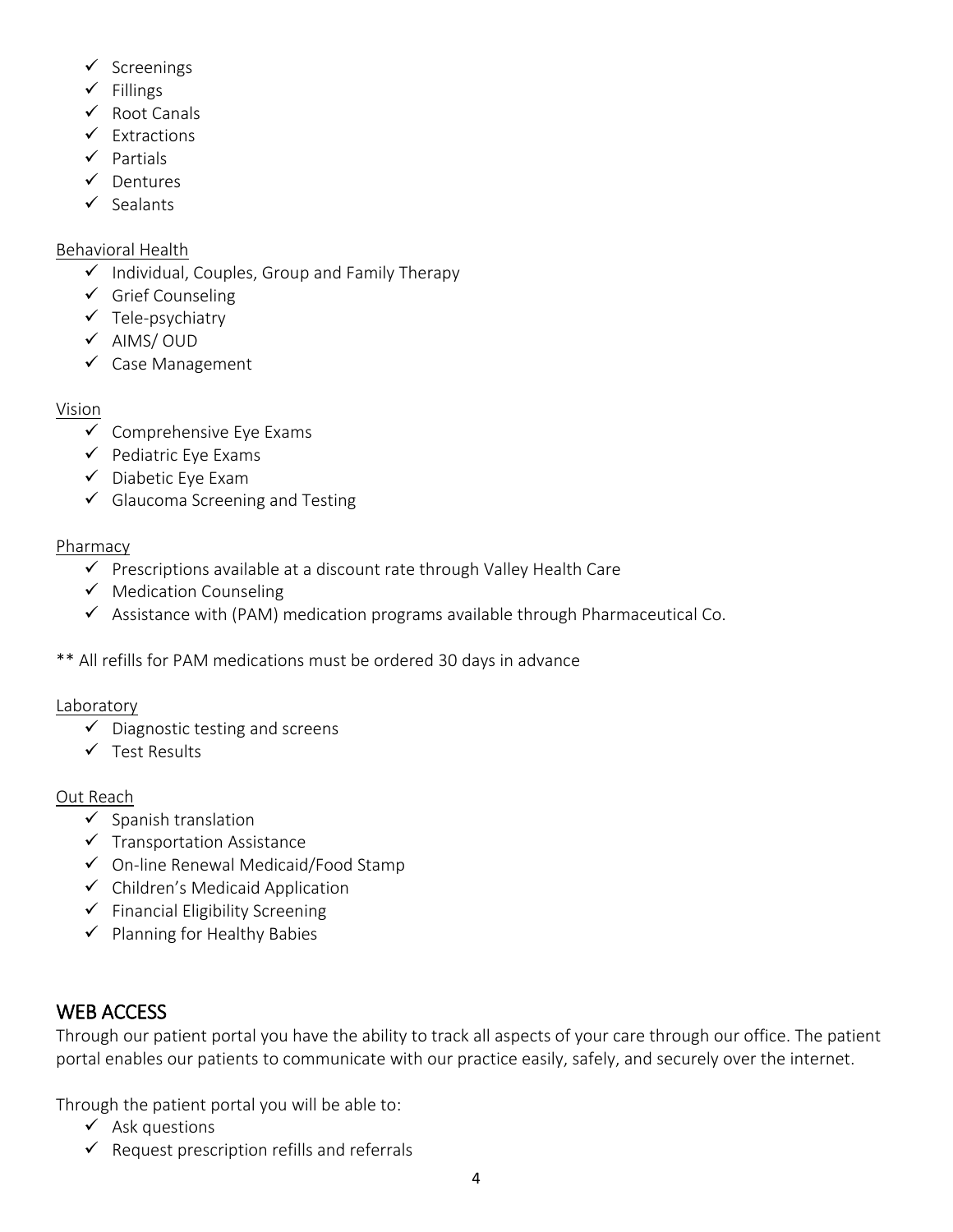- $\checkmark$  Request appointments
- $\checkmark$  Examine your current and past statements
- $\checkmark$  Review, print and share your health summary
- $\checkmark$  View your lab results

In order to access the portal, you will need to provide us with an email address. We will then send you an email invitation with a link and PIN number. Just click the link and create a new account with your name, birth date, and the PIN we provide, and immediately get access to your health information!

Begin today to take an active role in managing your health care!

# HOSPITAL CARE

If you or a family member is admitted to the hospital your care during your hospital stay will be provided by a hospitalist. Once you are discharged your care will continue to be followed-up by your Primary care provider at Valley Healthcare.

# PATIENT BILL OF RIGHTS

We want to encourage you, as a patient at Valley Healthcare, to speak openly with your health care team, take part in your treatment choices, and promote you own safety by being well informed and involved in your care. Because we want you to think of yourself as a partner in your care, we want you to know your rights as well as your responsibilities while you are under our care. We invite you and your family to join us as active members of your care team.

- $\triangleright$  You have the right to receive considerate, respectful and compassionate care in a safe setting regardless of your age, gender, race, national origin, religion, sexual orientation, gender identity or disabilities.
- $\triangleright$  You have the right to be called by your proper name and to be in an environment that maintains dignity and adds to a positive self-image.
- $\triangleright$  You have the right to be told the names of your doctors, nurses, and all health care team members directing and/or providing your care.
- $\triangleright$  You have the right to have a family member or person of your choice and your own doctor notified promptly if you are admitted to a hospital.
- $\triangleright$  You have the right to have someone remain with you during your office visit unless your visitor's presence compromises your or others' rights, safety or health.
- $\triangleright$  You have the right to be told by your doctor about your diagnosis and possible prognosis, the benefits and risks of treatment, and the expected outcome of treatment, including unexpected outcomes. You have the right to give written informed consent before any non-emergency procedure begins.
- $\triangleright$  You have the right to have your pain assessed and to be involved in decisions about treating your pain.
- $\triangleright$  You have the right to be free from restraints and seclusion in any form that is not medically required.
- $\triangleright$  You can expect full consideration of your privacy and confidentiality in care discussions, exams, and treatments. You may ask for an escort during any type of exam.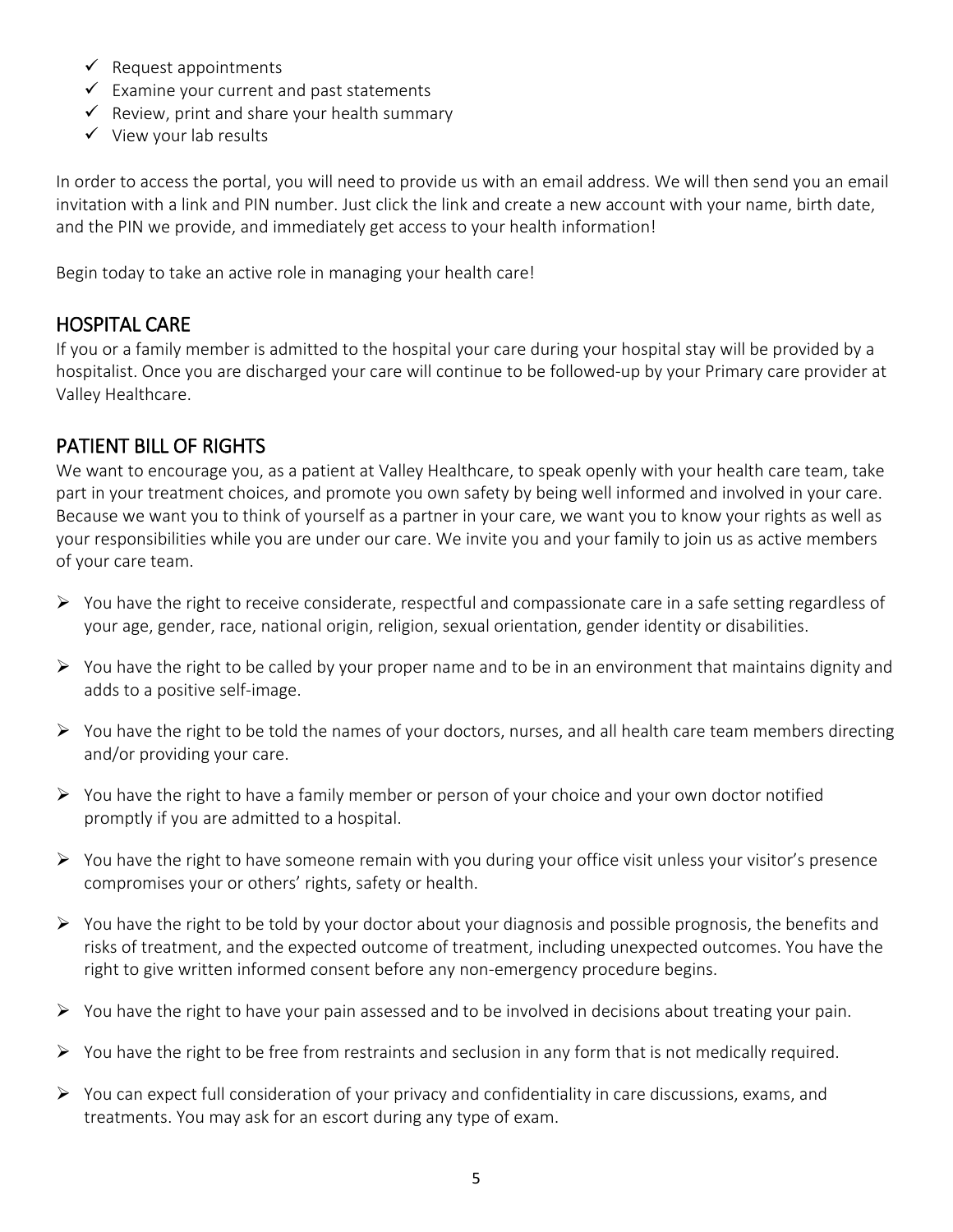- You have the right to access protective and advocacy services in cases of abuse or neglect. Valley Healthcare will provide a list of these resources.
- $\triangleright$  You, your family, and friends with your permission, have the right to participate in decisions about your care, your treatment, and services provided, including the right to refuse treatment to the extent permitted by law. If you leave the office against medical advice, Valley Healthcare nor its doctors will be responsible for any medical consequences that may occur.
- $\triangleright$  You have the right to agree or refuse to take part in medical research studies. You may withdraw from a study at any time without impacting your access to standard care.
- $\triangleright$  You have the right to communication that you can understand. Valley Healthcare will provide sign and foreign language interpreters as needed at no cost to you. Spanish speaking interpreters are on staff. Information given will be appropriate to your age, understanding, and language. If you have vision, speech, hearing, and/or other impairments, you will receive additional aids to ensure your care needs are met.
- $\triangleright$  You have the right to make an advance directive and appoint someone to make health care decisions for you if you are unable. If you do not have an advance directive, we can provide you with information and help you complete one.
- $\triangleright$  You have the right to receive detailed information about your office charges.
- $\triangleright$  You can expect that all communication and records about your care are confidential, unless disclosure is permitted by law. You have the right to see or get a copy of your medical records. You have the right to request a list of people to whom your personal health information was disclosed.
- $\triangleright$  If you feel that medical information we have about you is incorrect or incomplete, you may ask us to amend the information. You have the right to request an amendment for as long as the information is kept by, or for Valley Healthcare. To request an amendment, you request must be made in writing and submitted to the Risk Manager and you must provide a reason that supports your request. We may deny your request for an amendment.
- $\triangleright$  You have the right to give or refuse consent for recordings, photographs, films, or other images to be produced or used for internal or external purposes other than identification, diagnosis, or treatment. You have the right to withdraw consent up until a reasonable time before the item is used.
- $\triangleright$  You have the right to voice your concerns about the care you receive. If you have a problem or complaint you may talk with your provider, the Clinical Coordinator and/or Risk Manager. We request you place all complaints in writing as well as verbally.
- $\triangleright$  You have the right to request a restriction or limitation on the medical information we use or disclose about you for treatment, payment or health care operations. You also have the right to request a limit on the medical information we disclose about you to someone who is involved in your care, like a family member or friend. We are not required to agree to your request. If we do agree, we will comply with your request unless the information is needed to provide you emergency treatment. To request restrictions, you must make your request in writing to the Risk Manager.
- $\triangleright$  You have the right to opt out of receiving fundraising communications from Valley Healthcare.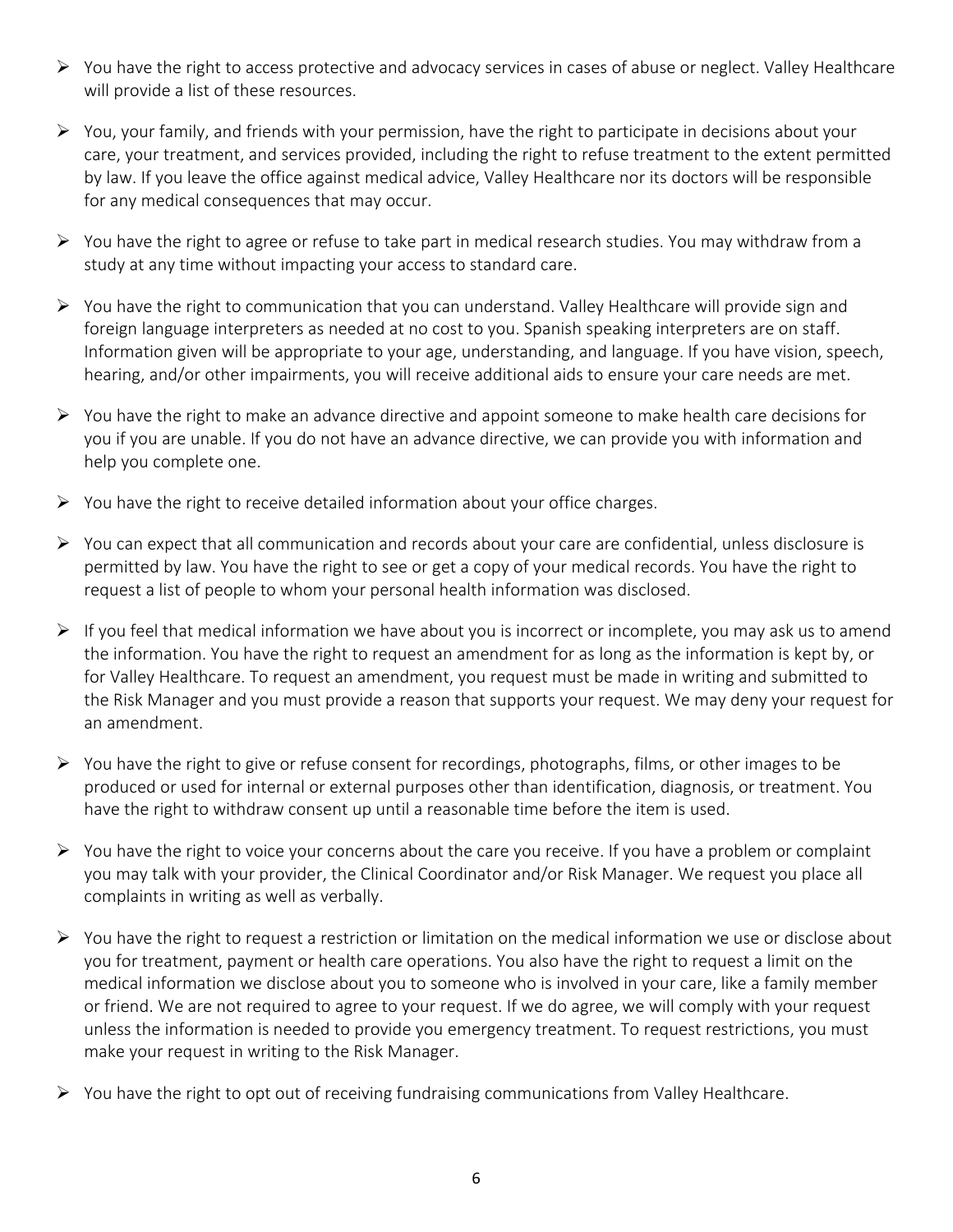- $\triangleright$  You have the right to restrict disclosures of PHI to a health plan if the disclosure is for payment of health care operations and pertains to a health care item or service for which you have paid out of pocket in full.
- $\triangleright$  You have the right to request that we communicate with you about medical matters in a right to a paper copy of this notice. You may ask us to give you a copy of this notice at any time.

# HOW TO FILE A COMPLAINT OR GRIEVANCE

If you believe your privacy rights have been violated you may file a complaint or grievance. Complaints or grievances may be filed with Valley Healthcare or with the Secretary of the Department of Health and Human Services.

To file a complaint with Valley Healthcare, contact Marcus Greene, LPN, Risk Manager at (706) 987-8340 and/or 1600 Fort Benning Road, Columbus, GA 31903. All complaints must be submitted in writing. To file a complaint with the Department of Health and Human Services, go to [www.hhs.gov/ocr/privacy/hipaa/complaints/](http://www.hhs.gov/ocr/privacy/hipaa/complaints/) for instructions on filing a complaint.

#### YOUR RESPONSIBILITIES AS A PATIENT

- $\triangleright$  You are expected to provide complete and accurate information, including your full name, address, preferred contact phone number, date of birth, insurance carrier and employer when it is required.
- $\triangleright$  You should provide Valley Healthcare with a copy of your advance directive if you have one. If you do not have one, we will assist you in completing one.
- $\triangleright$  You are expected to provide Valley Healthcare with your preferred pharmacy name.
- $\triangleright$  You are expected to provide complete and accurate information about your health and medical history, including your present condition, past illnesses, hospital stays, medicines, vitamins, herbal products and any other matters that pertain to your health, including perceived safety risks.
- $\triangleright$  You are expected to ask questions when you do not understand information or instructions. If you have barriers that will not allow you to follow through with your treatment plan, you are responsible for discussing those with your care team.
- $\triangleright$  You are expected to actively be involved in the management of your care, along with your care team at Valley Healthcare.
- You are expected to treat all Valley Healthcare staff, other patients and visitors with courtesy and respect and abide by the rules and safety regulations of this organization.
- $\triangleright$  You have the responsibility to keep appointments, be on time, and call Valley Healthcare if you are unable to keep an appointment.

# INSURANCE COVERAGE/FEES AND PAYMENT FOR SERVICES

Valley Healthcare System is supported in part by grants from the Department of Health and Human Services-Health Resource and Services Administration.

Most public and private insurance programs are accepted. Co-payments are collected at the time you check-in for your appointment. Insurance cards must be presented at time of service. In the event you fail to notify us about other health insurance, or changes to your insurance, you will be personally responsible for the fees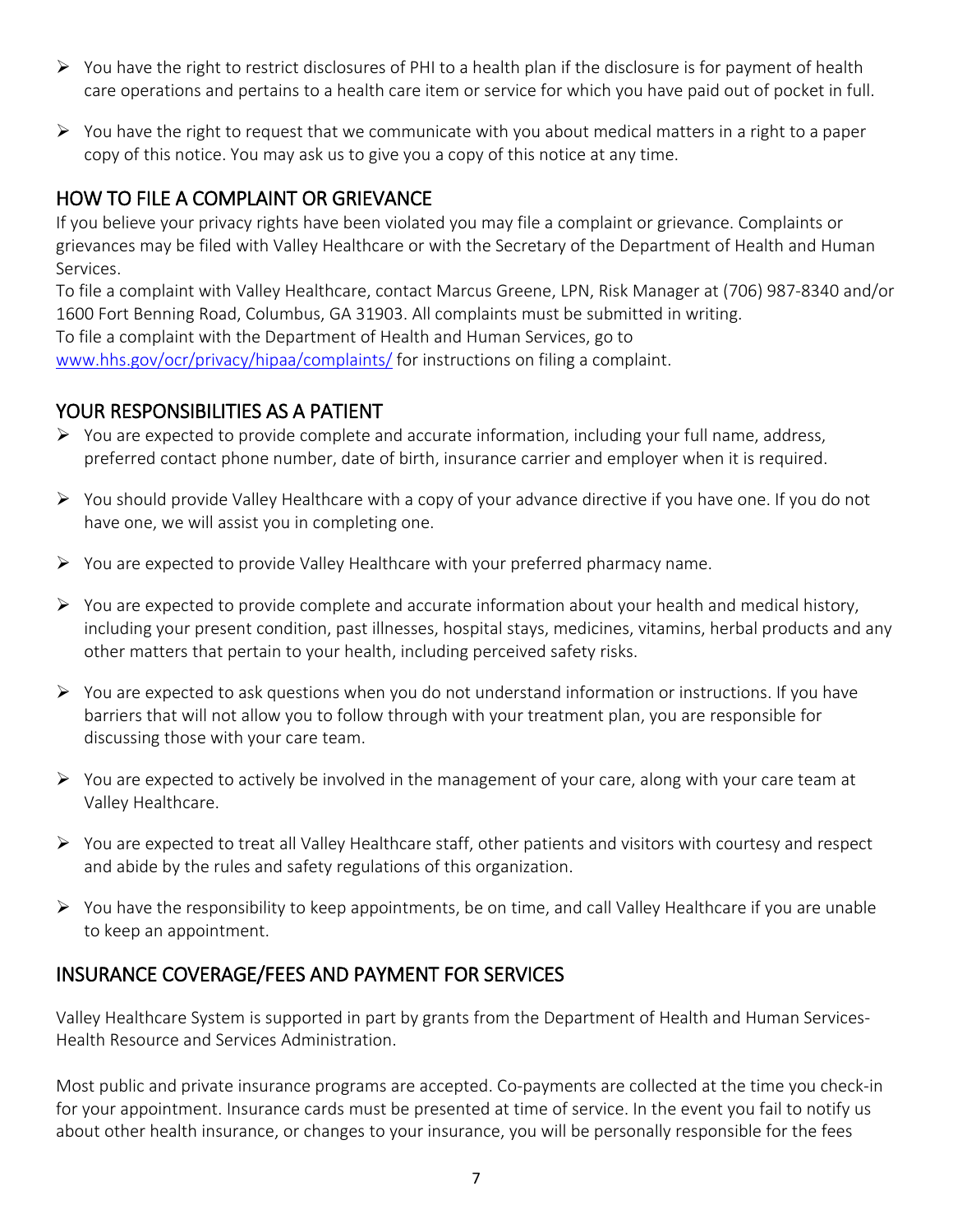incurred for that date of service. Insurance companies do not have a time limit for retrieving money paid for claims in which they are not the primary insurance carrier.

The Sliding Fee Discount Program (SFDP) assures patients have access to all services offered by VHcS without regard for a patient's ability to pay. The only determining factors of the SFDP are a family size and income under the U.S. Department of Health and Human Services' annual Federal Poverty Guidelines. Anyone may apply for the Sliding Fee Discount Program. Intake Specialists are available to assist you in determining your eligibility.

# NO PERSON IS DENIED SERVICES BECAUSE OF THEIR INABILITY TO PAY FOR SERVICES.

# OUR COMMITMENT TO YOUR PRIVACY

Valley Healthcare System is committed to maintain the privacy of your Protected Health Information (PHI). As we provide treatment and services to you, we create records that contain your medical and personal information, referred to as Protected Health Information, or PHI. We need these records to provide you with quality care and to comply with various legal requirements. The terms of this Privacy Notice apply to all records containing your PHI that are created or retained by our practice. We are required by federal and state law to provide you with this Privacy Notice of our legal duties and the privacy practices that we maintain in our practice concerning your PHI. We must follow the terms of the Privacy Notice that we have in effect at the time.

# HOW WE MAY USE AND DISCLOSE YOUR (OR YOUR CHILD'S) PHI

The following categories describe and give some examples of the different ways in which we may use and disclose your PHI. Not every use or disclosure in a category will be listed. However, all of the ways we are permitted to use and disclose PHI will fall within one of these categories.

- For payment. We may use and disclose medical information about you so that the treatment and services you receive at the center may be billed to and payment may be collected from you, an insurance company or a third party. For example: we may disclose your record to an insurance company so that we can get paid for treating you.
- For treatment. We may use medical information about you to provide you with medical treatment or services. We may disclose medical information about you to doctors, nurses, technicians, medical students, or other personnel who are taking care of you at the center or at the hospital. For example, we may disclose medical information about you to people outside the center who may be involved in your medical care, such as family members, clergy or other persons that are part of your care.
- For Healthcare operations. We create a record of the care and services you receive at the center. We need this record in order to provide you with quality care and to comply with certain legal requirements. This notice applies to all of the records of your care generated by the center, whether made by center personnel or by your personal doctor. The law requires us to: make sure that medical information that identifies you is kept private; give you notice of our legal duties and privacy practices with respect to medical information about you; and to follow the terms of the notice that is currently in effect. Other ways we may use or disclose your PHI include: appointment reminders; as required by law for health related benefits and services; to individuals involved in your care or payment for your care; research; to avert a serious threat to health or safety, and for treatment alternatives. Other uses ad disclosures of your PHI include disclosure to, or for: coroners, medical examiners and funeral directors; health oversight activities; law enforcement; lawsuits and disputes; military and veterans; national security and intelligence activities; organ and tissue donation; and others; public health risks, and worker's compensation.

#### PATIENT SATISFACTION SURVEY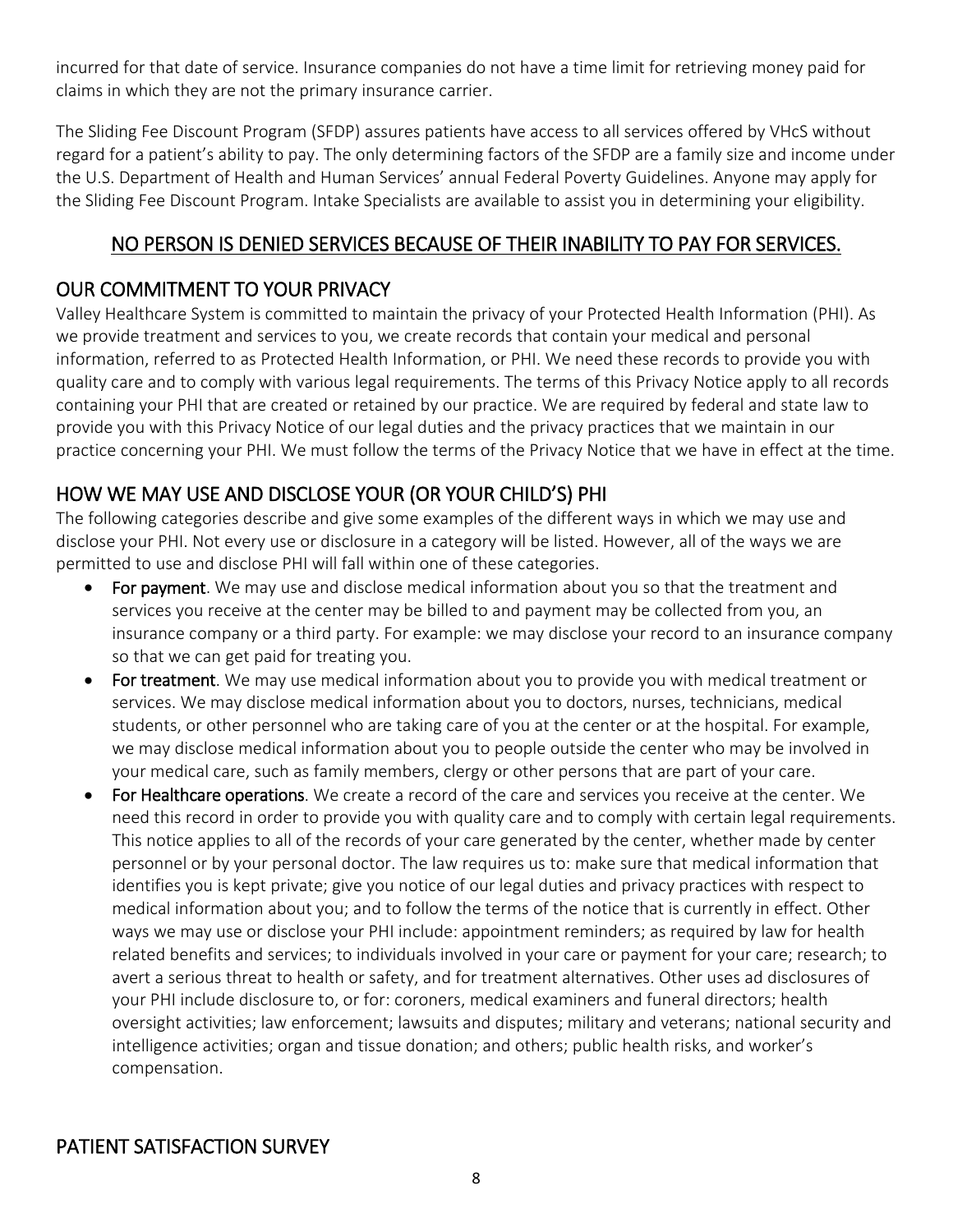Patient satisfaction is a primary goal a Valley Health Care. We now conduct patient satisfaction surveys through secure e-mail. When you receive a patient satisfaction survey please take a few minutes to complete it.

#### **DISCLAIMER**

The Patient Handbook contains only general guidelines and information. It is not intended to be comprehensive or to address all the possible situations and policies of VHcS. For that reason, if you have any questions you should address your specific questions to your provider or support staff. This handbook does not serve as a binding agreement or contract between a patient and VHcS or VHcS providers and staff.

The procedures, practices, and policies described here may be modified or discontinued from time to time. Every attempt will be made to inform you of any changes as they occur.

\*\*The Health Resources and Services Administration (HRSA), in accordance with the Federally Supported Health Centers Assistance Act, as amended, sections 224(g)-(n) of the Public Health Service (PHS) Act, 42 U.S.C. 233(g)-(n), deems Valley Healthcare System, Inc. to be an employee of the PHS which provides liability protection under the Federal Tort Claims Act (FTCA)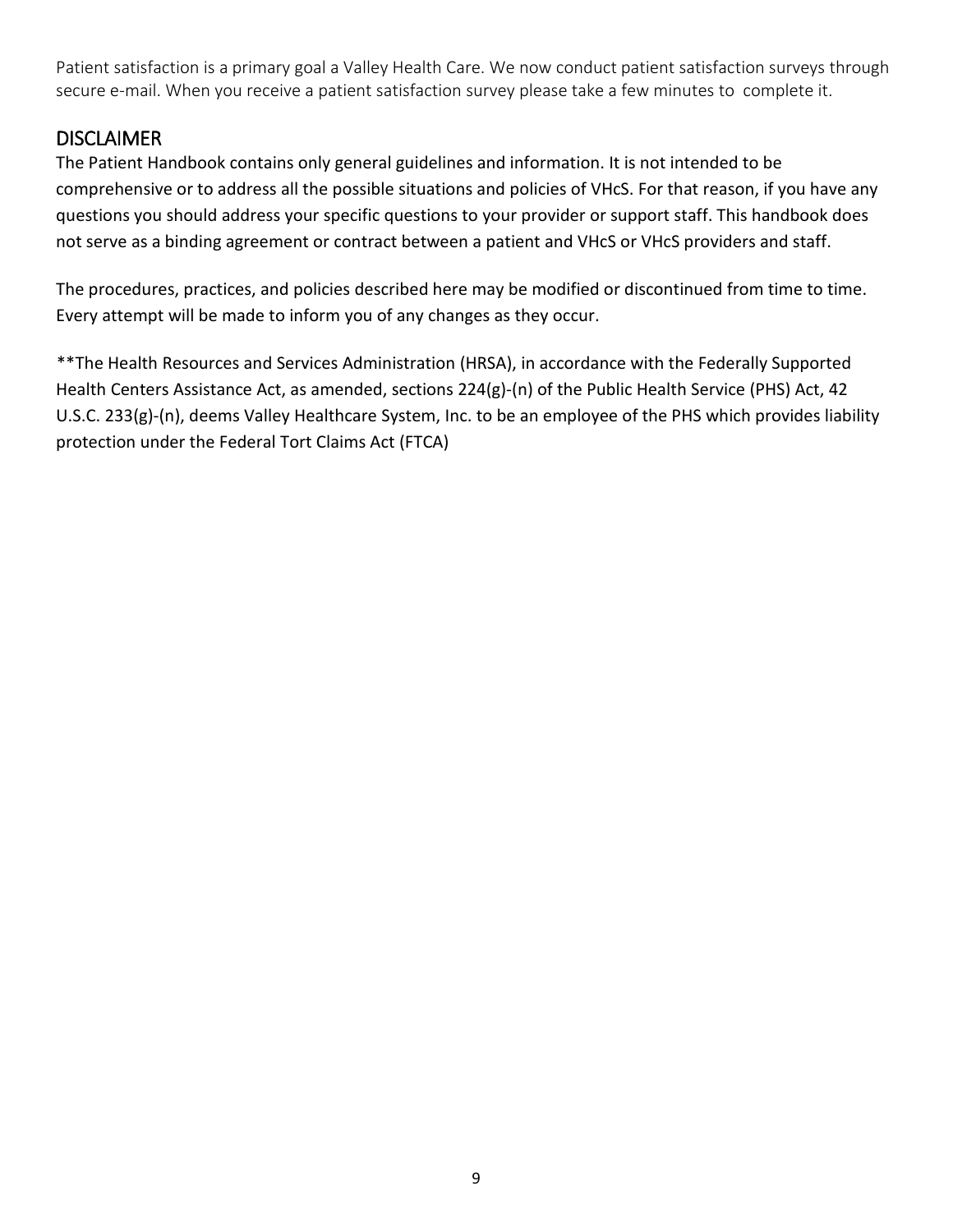#### NOTICE OF PRIVACY PRACTICES

#### THIS NOTICE DESCRIBES HOW MEDICAL INFORMATION ABOUT YOU MAY BE USED AND DISCLOSED AND HOW YOU CAN GET ACCESS TO THIS INFORMATION PLEASE REVIEW IT CAREFULLY

HOW WE MAY USE AND DISCLOSE MEDICAL INFORMATION ABOUT YOU. The following categories describe different ways that be use end disclose medical information. For each category of uses or disclosures, we will elaborate on the meaning and provide more specific examples, if you request. Not every use or disclosure in a category will be listed. However, all of the ways we are permitted to use and disclose information will fall within one of the categories. We must obtain your authorization before the use and disclosure of any psychotherapy notes, uses and disclosures of PHI tor marketing purposes, and disclosure that constitute a safe of PHI. Uses and disclosures not described in this Notice of Privacy Practices will be made only with authorization from the individual.

For Payment We may use and disclose medical information about you so that the treatment and services you receive at Valley Healthcare System, Inc. may be billed to and payment may be collected from you, an insurance company or a third party. For example: we may disclose your record to an insurance company, so that we can get paid for treating you.

For Treatment We may use medical information about you to provide you with medical treatment or services. We may disclose medical information about you to doctors, nurses, technicians, medical students, or other personnel who are involved in taking care of you at Valley Healthcare System, Inc. or the hospital. For example: we may disclose medical information about you to people outside Valley Healthcare System, Inc. who may be involved in your medical care, such as family members, clergy or other persons that are part of your care.

For Health Care Operations We may use and disclose medical information about you for health care operations. These uses and disclosures are necessary to run Valley Healthcare System, Inc. and ensure that all of our patients receive quality care. We may also disclose information to doctors, nurses, technicians, medical students, and other Valley Healthcare System personnel for review end learning purposes. For example: we may review your record to assist our quality improvement efforts.

WHO WILL FOLLOW THIS NOTICE This notice describes Valley Healthcare System's policies and procedures and that of any health care professional authorized to enter information into your medical chart, any member of a volunteer group which we allow to help you, as well as all employees, staff and other Valley Healthcare System personnel.

POLICY REGARDING THE PROTECTION OF PERSONAL INFORMATION We create a record of the care and service you receive at Valley Healthcare System, Inc. We need this record in order to provide you with quality care end to comply with certain legal requirements. This notice applies to all of the records of your care generated by Valley Healthcare System, Inc., whether made by Valley Healthcare System personnel or by your personal doctor. The law requires us to: make sure that medical information that identifies you is kept private; give you this notice of our legal duties and privacy practices with respect to medical information about you; and to follow the terms of the notice that is currently in effect. Other ways we may use or disclose your protected healthcare information include: appointment reminders; as required by law; for health-related benefits and services; to individuals involved in your care or payment for you care; research; to avert a serious threat to health or safety; and for treatment alternatives. Other uses and discloses of your personal information could include disclosure to, or for: coroners, medical examiners and funeral directors; health oversight activities; law enforcement; lawsuits and disputes; military and veterans; national security and intelligence activities; organ and tissue donation; and others; public health risks; and worker's compensation.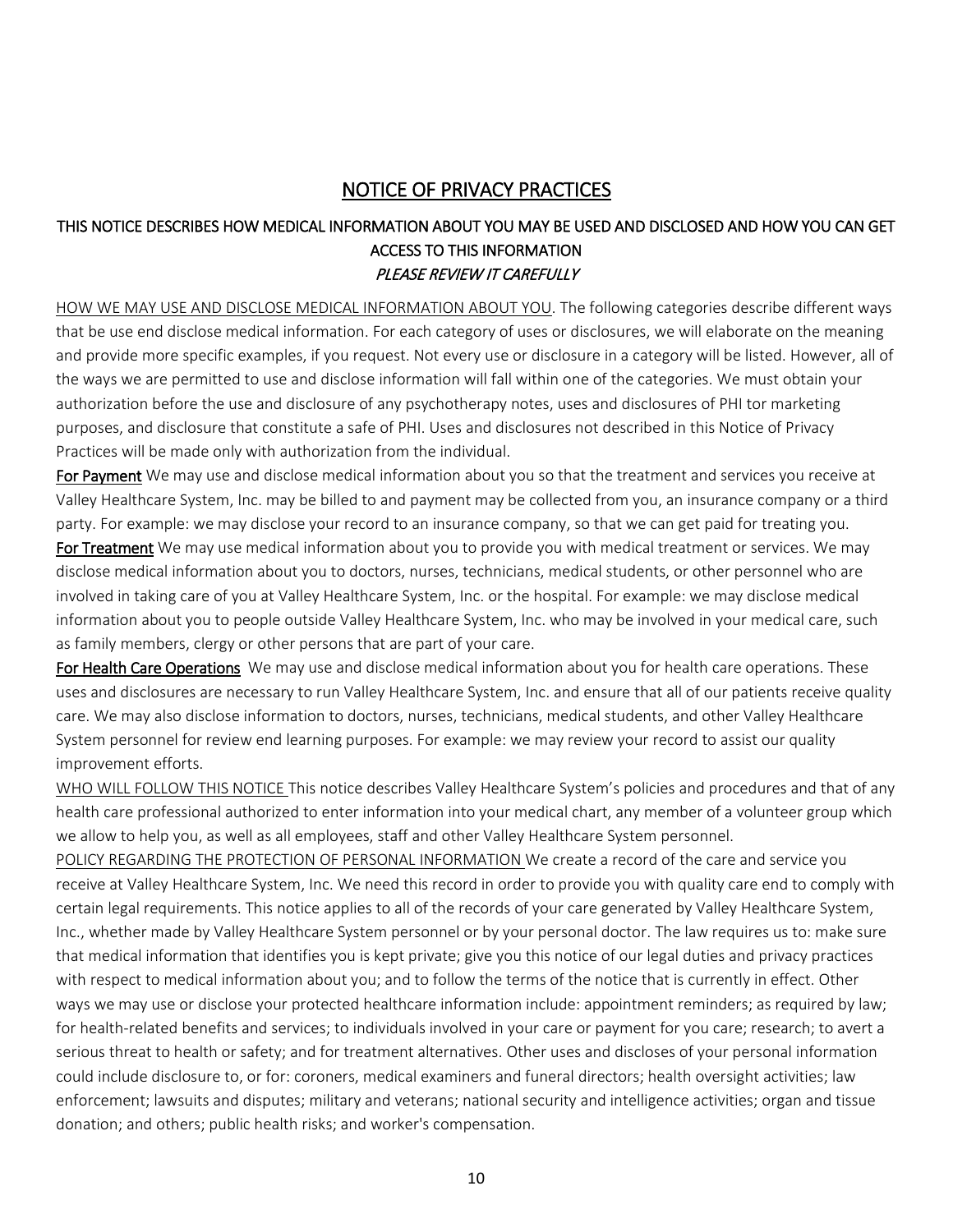#### NOTICE OF INDIVIDUAL RIGHTS

You have the following rights regarding medical intonation we maintain about you:

Right to a Paper Copy of this Notice. You have the right to a paper copy of this notice. You may ask us to give you a copy of this notice at any time.

Right to Inspect and Copy. You have the right to inspect and copy medical information that may be used to make decisions about your care. We may deny your request to inspect end copy in certain very limited circumstances.

Right to Amend. If you feel that medical information we have about you is incorrect or incomplete, you may ask us to amend thee information. You have the right to request an amendment for as long as the information is kept by, or for, Valley Healthcare System, Inc. To request an Amendment, your request must be made in writing and submitted to the Privacy Officer and you must provide a reason that supports your request. We may deny your request for an Amendment.

Right to Request Restrictions You have the right to request a restriction or limitation on the medical information we use or disclose about you for treatment, payment or health care operations. You also have the right to request a limit on the medical information we disclose about you to someone who is involved in your care or the payment of your care, like a family member or friend. We are not required to agree to you request. If we do agree, we will comply with your request unless the information is needed to provide you emergency treatment. To request restrictions, you must make your request in writing to the Privacy Officer.

Right to Request Removal from Fundraising Communications. You have the right to opt out of receiving fundraising communications from Valley Healthcare System, Inc.

Right to Restrict Disclosures to Health Plan. You have the right to restrict disclosures of PHI to a health plan id the disclosure is for payment of health care operations and pertains to a health care item or service for which the individual has paid out of pocket in full.

Right to Request Confidential Communications. You have the right to request that we communicate with you about medical matters in a certain way or at a certain location. You must make your request in writing and you must specify how or where you wish to be contacted.

Right to an Accounting of Disclosures. You have the right to request an "accounting of disclosures." This is a list of the disclosures we ma6e of medical information about you. To request this list or accounting of disclosures, you must submit your request in writing to the Privacy Officer.

CHANGES TO THIS NOTICE We reserve the right to change this notice. We will post a copy of the current notice in Valley Healthcare System, Inc.'s waiting room.

COMPLAINTS If you believe your privacy rights have been violated, you may file a complaint with Valley Healthcare System, Inc. or with the Secretary of the Department of Health and Human Services. To file a complaint with Valley Healthcare System, Inc., contact: Marcus Greene LPN, Privacy Officer, (706) 987-8340 1600 Fen Benning Road Columbus Georgia 31903. All complaints must be submitted in writing. You will not be penalized for filing a complaint. OTHER USES OF MEDICAL INFORMATION Other uses and disclosures of medical reformation not covered by this notice or the laws that apply to use will be made only with your written authorization. If you provide us permission to use or disclose medical intonation about you, you may revoke that permission, in writing, at any time.

If you have any questions about this notice or would like to receive a more detailed explanation, please contact our Privacy Officer.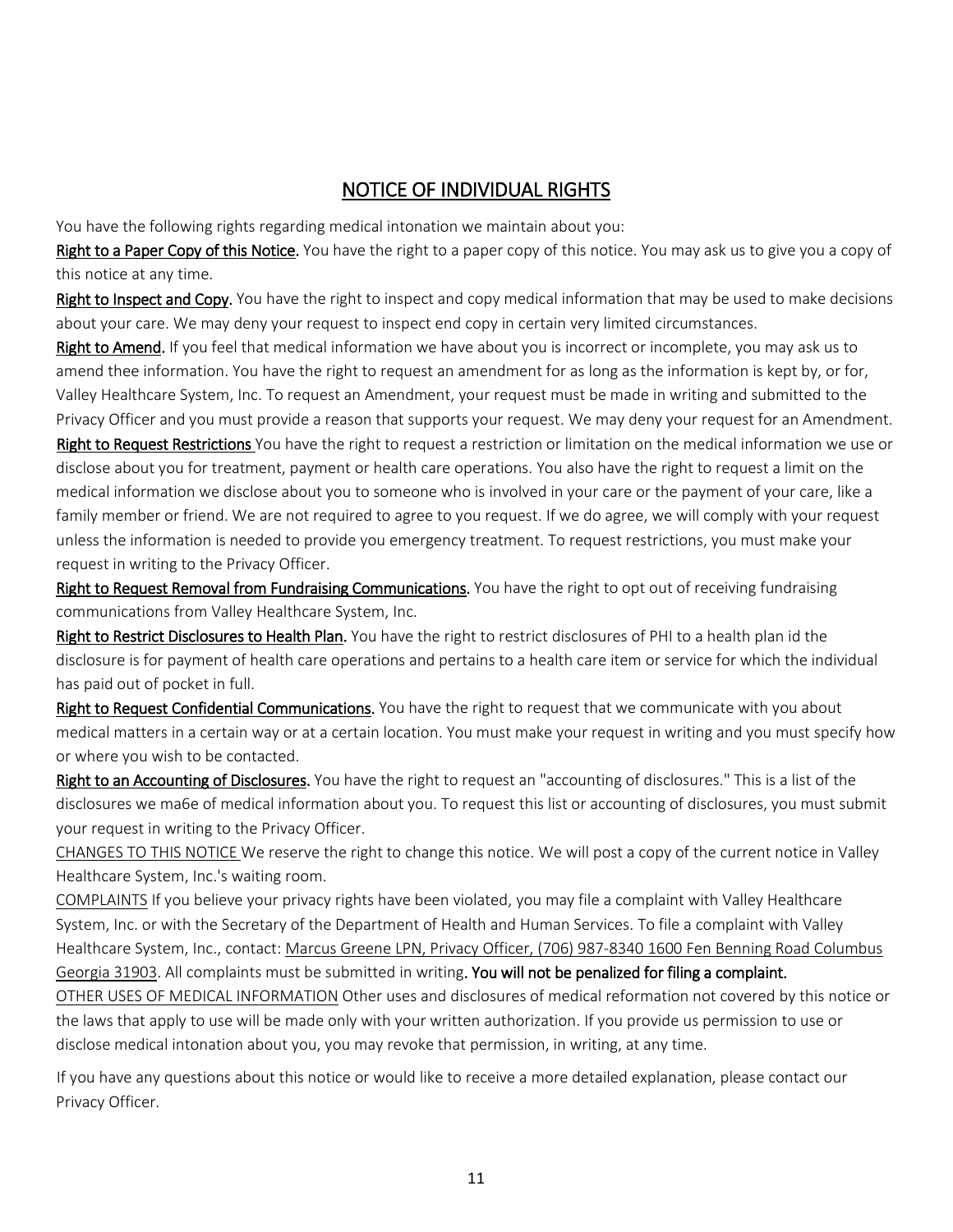## HANDBOOK ACKNOWLEDGEMENT

I acknowledge by signing below that I have received a copy of the Patient Handbook that includes the **Notice of Privacy Practices**, and the **Notice of Individual Rights** from Valley Healthcare System, Inc.

\_\_\_\_\_\_\_\_\_\_\_\_\_\_\_\_\_\_\_\_\_\_\_\_\_\_\_\_\_\_\_\_\_\_\_\_\_\_ \_\_\_\_\_\_\_\_\_\_\_\_\_\_\_\_\_\_\_

Patient or Patient's Personal Representative Date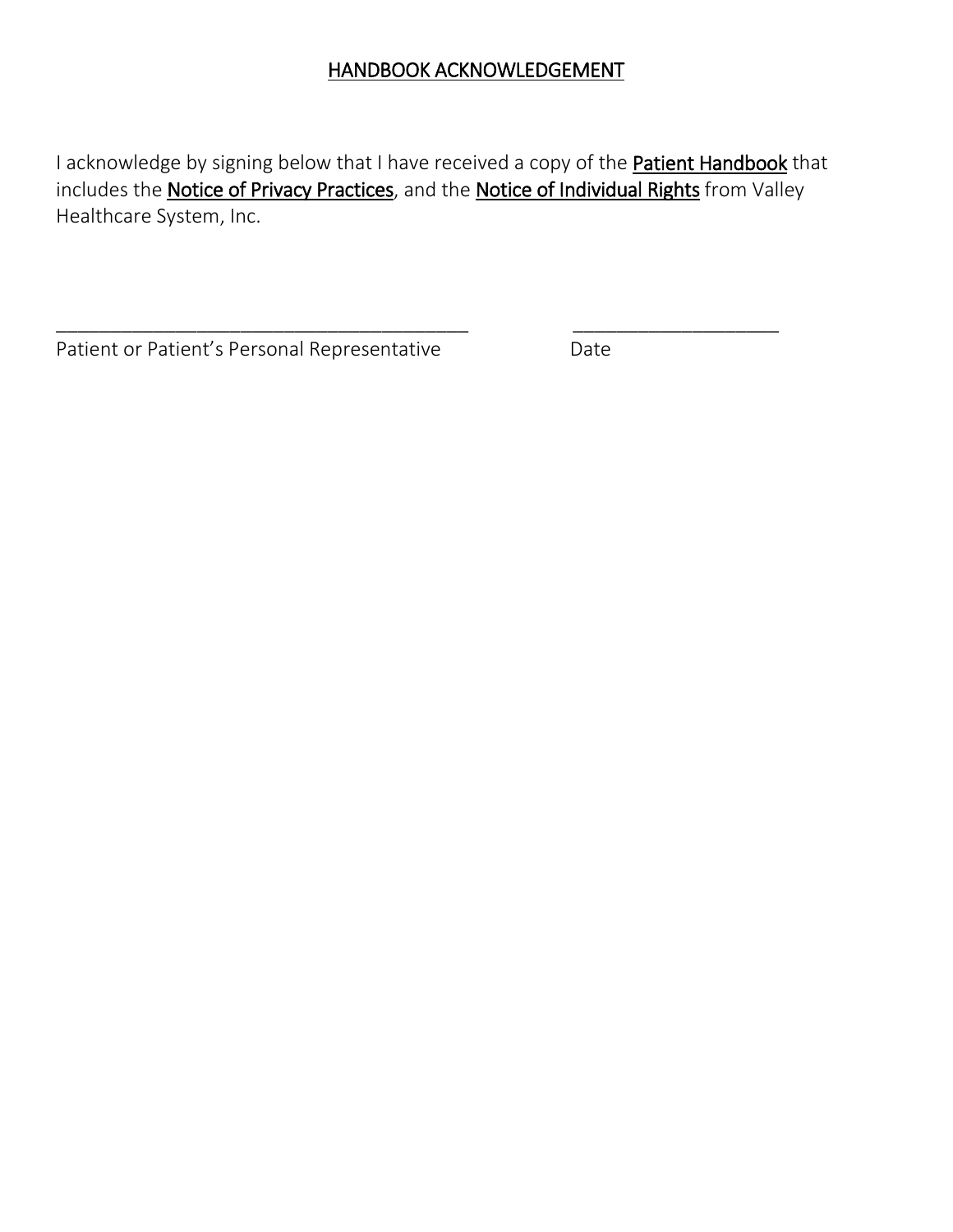#### PATIENT RECORD OF DISCLOSURES

| In general, the HIPAA privacy rule gives individuals the right to request a restriction on uses and disclosures of their |
|--------------------------------------------------------------------------------------------------------------------------|
| protected health information (PHI). The individual is also provided the right to request confidential communications or  |
| that a communication of PHI be made by alternative means, such as sending correspondence to the individual's office      |
| instead of the individual's home.                                                                                        |

| I wish to be contacted in the following manner (check all that apply):                                                   |                                               |           |  |
|--------------------------------------------------------------------------------------------------------------------------|-----------------------------------------------|-----------|--|
|                                                                                                                          | $\Box$ Written Communication                  |           |  |
| $\Box$ O.K. to leave message with detailed information                                                                   | $\Box$ O.K. to mail to my home address        |           |  |
| $\Box$ Leave message with call-back number only                                                                          | $\Box$ O.K. to mail to my work/office address |           |  |
|                                                                                                                          | $\Box$ O.K. to fax to this number             |           |  |
| □ Work Telephone                                                                                                         |                                               |           |  |
| $\Box$ O.K. to leave message with detailed information                                                                   |                                               |           |  |
| $\Box$ Leave message with call-back number only                                                                          |                                               |           |  |
|                                                                                                                          |                                               |           |  |
| Patient Signature                                                                                                        |                                               | Date      |  |
| Print Name                                                                                                               |                                               | Birthdate |  |
| The Privacy Rule generally requires healthcare providers to take reasonable steps to limit the use or disclosure of, and |                                               |           |  |

The Privacy Rule generally requires healthcare providers to take reasonable steps to limit the use or disclosure of, and requests for PHI to the minimum necessary to accomplish the intended purpose these provisions do not apply to uses or disclosures made pursuant to an authorization requested by the individual.

Healthcare entities must keep records of PHI disclosures. Information provided below, if completed properly, will constitute an adequate record.

#### *Note: Uses and disclosures for TPO may be permitted without prior consent in an emergency.*

| <b>Date</b> | <b>Disclosed to Whom</b><br><b>Address or Fax Number</b> | (1) | <b>Description of Disclosure/</b><br><b>Purpose of Disclosure</b> | <b>By Whom Disclosed</b> | (2) | (3) |
|-------------|----------------------------------------------------------|-----|-------------------------------------------------------------------|--------------------------|-----|-----|
|             |                                                          |     |                                                                   |                          |     |     |
|             |                                                          |     |                                                                   |                          |     |     |
|             |                                                          |     |                                                                   |                          |     |     |
|             |                                                          |     |                                                                   |                          |     |     |
|             |                                                          |     |                                                                   |                          |     |     |
|             |                                                          |     |                                                                   |                          |     |     |
|             |                                                          |     |                                                                   |                          |     |     |
|             |                                                          |     |                                                                   |                          |     |     |
|             |                                                          |     |                                                                   |                          |     |     |

Record of Disclosures of Protected Health Information

(1) Check this box if the disclosure is authorized

(2) Type Key: T=Treatment Records; P= Payment Information; O=Healthcare Operations

(3) Enter how disclosure was made: F=Fax; P=Phone; E=Email; M=Mail; O=Other